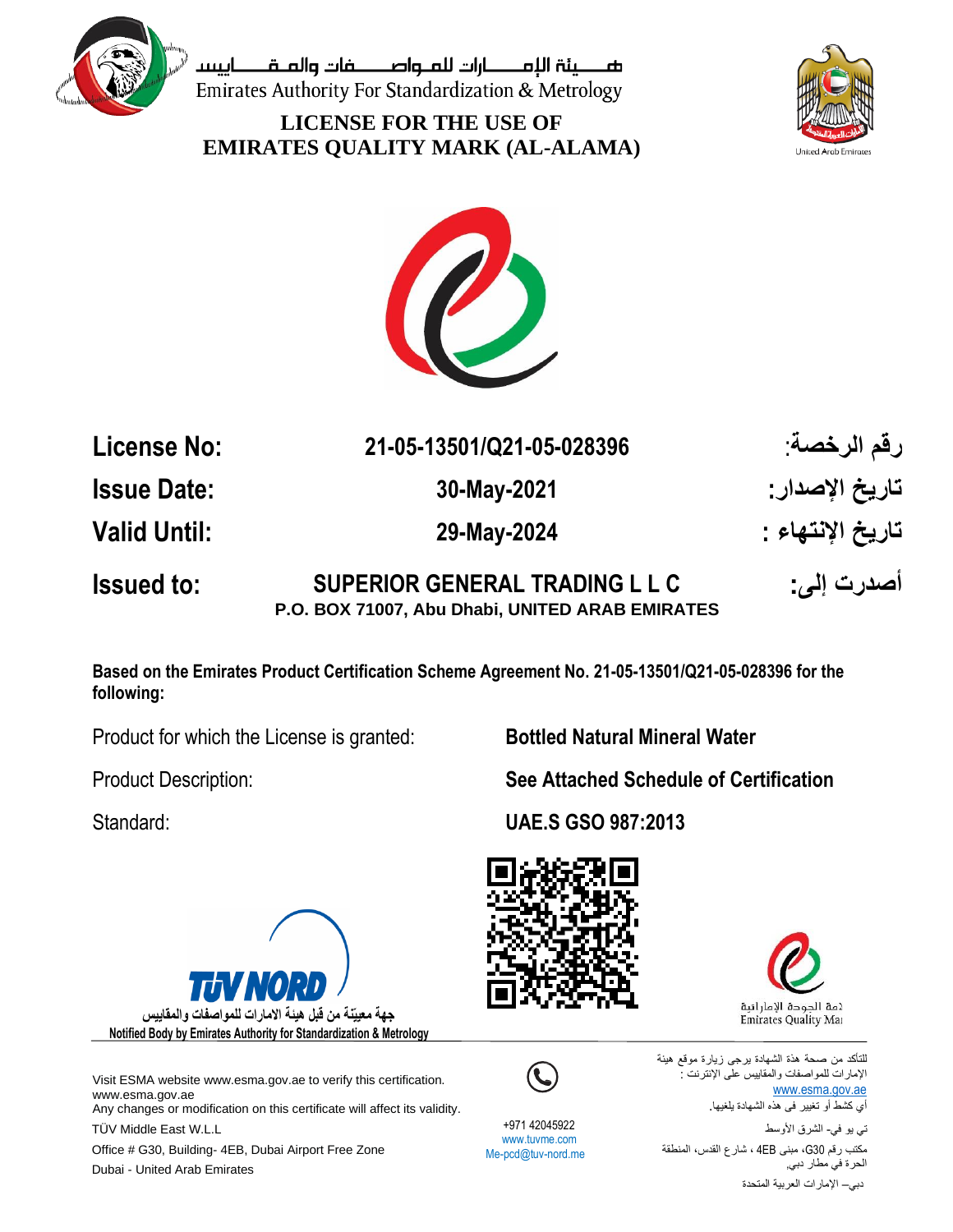

صصينة الإمصارات للملواصصفات والملقصاييس Emirates Authority For Standardization & Metrology



ä

## **CERTIFICATE OF CONFORMITY**

**EMIRATES QUALITY MARK**

Certificate No. **21-05-13501/Q21-05-028396** Issue Date: **30-May-2021** Valid Until: **29-May-2024**

## **The Emirates Authority for Standardization & Metrology (ESMA)**

Hereby certify that:

## **SUPERIOR GENERAL TRADING L L C**

P.O. BOX 71007, Abu Dhabi, UNITED ARAB EMIRATES

Has complied with the following published documents: **ESMA General Rules for Emirates Product Certification Scheme** In respect of a certification scheme for the manufacture of

## **BOTTLED NATURAL MINERAL WATER**

These rules have among other things necessitated the submission of samples of the scheduled products for examination and testing by ESMA to the Standards referred to in the schedule. Additionally, the scheme requires the firm:

- (A) To permit their facilities at: Souroti S.A., SOUROTI- VASSILIKON, Greece to be periodically inspected by ESMA.
- (B) To allow samples of the schedule products to be selected from production, or from the market or independent testing and examination for assurance that continuity of conformity is being maintained.

The firm hereby agrees with ESMA to duly observe and comply with the requirements of the scheduled standards, the general and specific rules and with any regulations for the scheme that ESMA may establish







للتأكد من صحة ھذة الشھادة یرجى زیارة موقع ھیئة اإلمارات للمواصفات والمقاییس على اإلنترنت : [www.esma.gov.ae](http://www.esma.gov.ae/)

أي كشط أو تغییر فى ھذه الشھادة یلغیھا.

تي یو في- الشرق األوسط مكتب رقم 30G، مبنى EB4 ، شارع القدس، المنطقة الحرة في مطار دبي, دبي– اإلمارات العربیة المتحدة

Visit ESMA website www.esma.gov.ae to verify this certification. [www.esma.gov.ae](http://www.esma.gov.ae/)

Any changes or modification on this certificate will affect its validity.

TÜV Middle East W.L.L

Office # G30, Building- 4EB, Dubai Airport Free Zone Dubai - United Arab Emirates



 +971 42045922 www.tuvme.com Me-pcd@tuv-nord.me